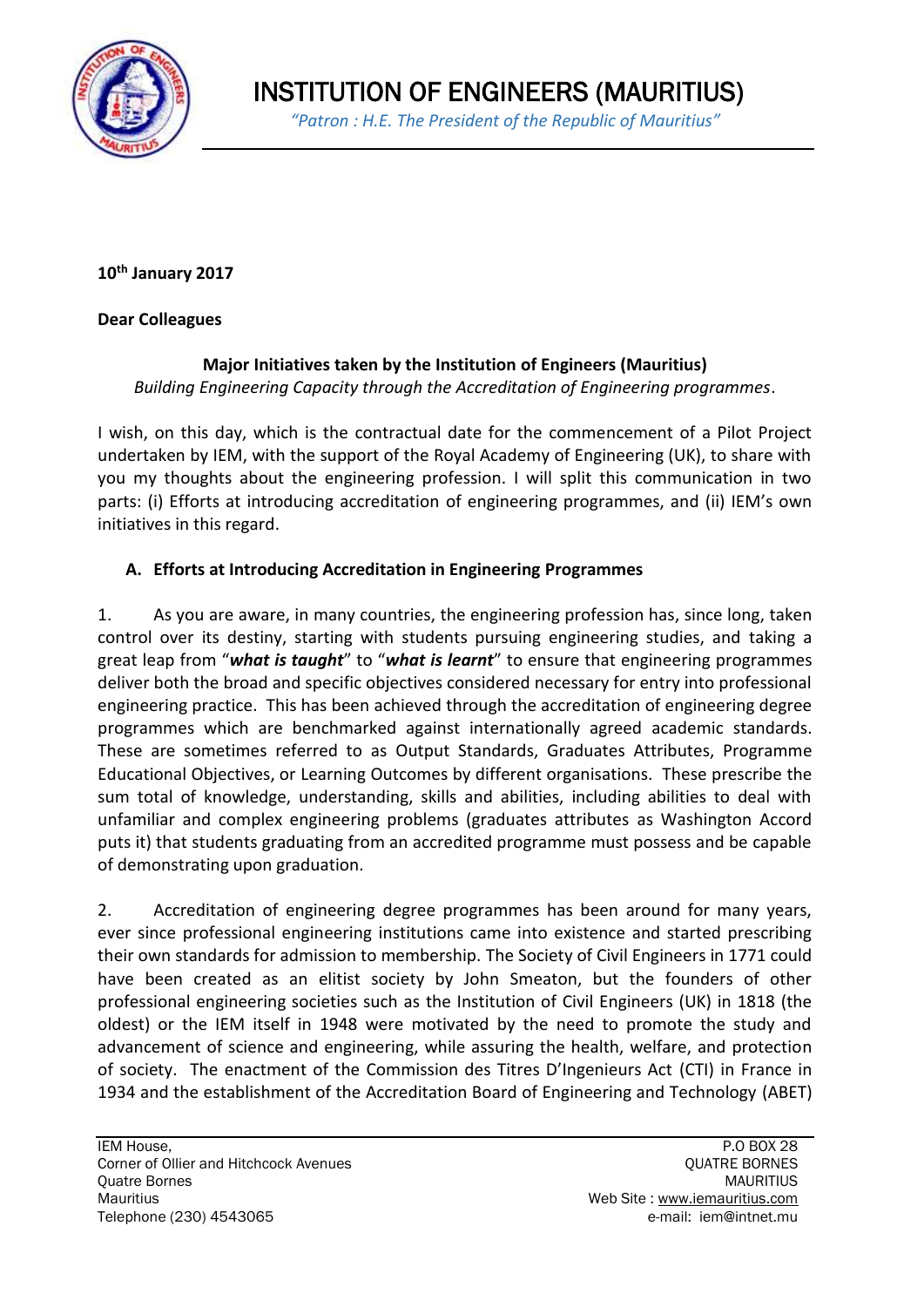

 *"Patron : H.E. The President of the Republic of Mauritius"*

around the same time in the USA are examples of how, in the former case, the law stepped in to regulate the profession through ensuring that people being awarded the degree of Diplome D'Ingenieurs indeed completed a programme that was accredited to the standard set by the CTI; in the case of ABET, it was the profession which took a responsibility for ensuring that engineering degree programmes conform to a recognised standard.

3. In recent times, initiatives towards reaching consensus on an approved standard started around 1989 with the active participation of the engineering bodies of the UK, Ireland, Canada, USA, Australia, and New Zealand, and resulted in the creation of the global forum known as the Washington Accord, while within Europe a similar move led to the establishment of the European Network for the Accreditation of Engineering Education (the ENAEE). The Washington Accord and the ENAEE standards are equivalent and represent a universal consensus; they have the support of the World Federation of Engineering organisations (the WFEO).

4. Many of you would be aware that it was through an initiative of IEM that the Council of Registered Professional Engineers (CRPE) was established in 1966, following the enactment of the Registered Professional Engineers Ordinance in 1965. In 2008, IEM, through CRPE, initiated a move to establish an institutional regime for the accreditation of engineering degree programmes, through the replacement of the current CRPE Act by an Engineering Council Bill of Mauritius. The Bill, if it had followed on its course, without resistance from some corners, would have established a Board of Engineering Accreditation, and provided for that Board to undertake accreditation to a standard such as that of the Engineering Council (UK), a member of the Washington Accord.

5. I am informing you, therefore, that Council of IEM has decided to take the lead in matters of accreditation of engineering degree programmes in Mauritius and to establish, under its Constitution, an autonomous body for undertaking, upon request from any University or other Tertiary Educational Establishment (TEE) registered with the Tertiary Education Commission, the accreditation of any of its engineering degree programmes intended for entry into professional service. The intention is to implement an accreditation process benchmarked on an international standard, more specifically the Washington Accord standard. This initiative will pave the way to a major change in the way engineering is taught in Mauritius and bring international recognition to the door step of the engineering degrees awarded by the TEEs of Mauritius.

6. I am sure you appreciate that such a development can only take place *if and when IEM is admitted as a full member (or a signatory,* as such members are called*) of the Washington Accord*. We do not wish to sound over-optimistic about this outcome, which may very well take some 4 or 5 years, and some very hard and sustained effort is required on the part of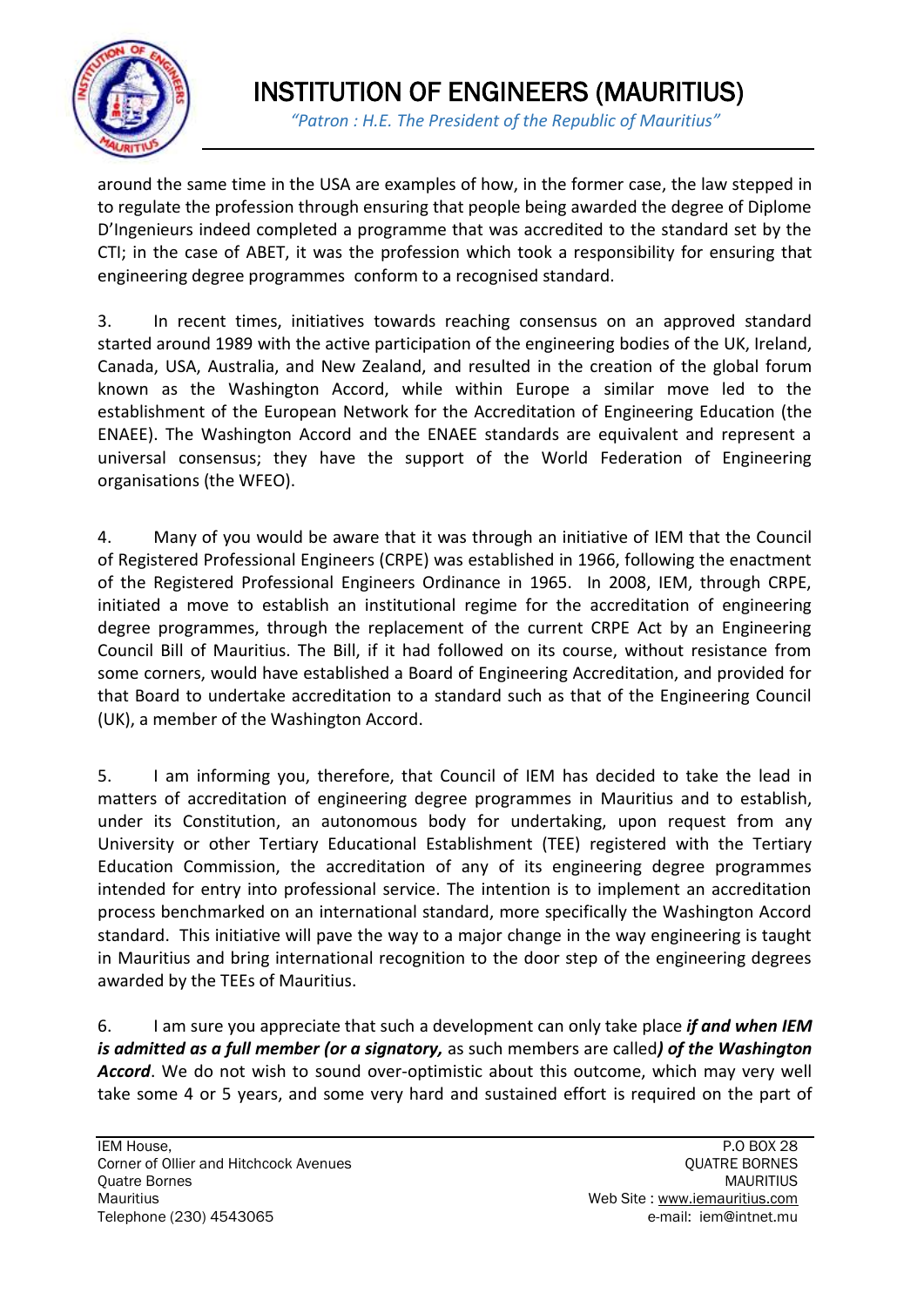

everyone who will wish to become involved in the delivery of such a vision or ambition. You will agree that if we are to reach there, then we must take some steps in that direction *now*.

# **B. How to work our way into the Washington Accord community of professional bodies.**

7. Washington Accord has its rules. They are stated in its Rules of Governance published on the International Engineering Alliance website. Are we in a position to put in an application for membership now? The answer is certainly no. IEM has just decided that it will establish an autonomous body, of the nature of an Engineering Accreditation Board that will be the engine for enabling IEM to apply for membership. IEM has taken the following initial steps:

- (i). A **Working Group on Engineering Accreditation** (**WGEA**) has been constituted to draw the roadmap for IEM to apply for membership of Washington Accord;
- (ii). The WGEA had submitted a Pilot Project aimed at *Building Engineering Capacity through the Accreditation of Engineering Education* to the Royal Academy of Engineering (UK) for consideration of funding under the **GCRF Africa Catalyst** Scheme which the Academy launched in September 2016. The Academy has approved the project and awarded IEM a grant of £40,000 over the coming 6 months. IEM thanks the Royal Academy of Engineering UK for its support, and the WGEA for its efforts.
- (iii). IEM and the WGEA strategy to get admission into Washington Accord is, **firstly**, to ensure that all of us, as well as all stakeholders concerned with the education, training, professional development and employment of engineers are fully knowledgeable about accreditation of engineering degree programmes, and the associated benefits; and

**secondly**, be equally knowledgeable about what accreditation involves, how it is done and who is authorised to do it, and what are the exigencies of the Washington Accord regarding any programme to be accredited, and

**thirdly**, what are the assessment criteria to be applied to academic programmes and what competencies or abilities are required of anyone involved in conducting an accreditation assignment.

# **Components of IEM's Strategy**

8. The timely support of the Royal Academy of Engineering under the GCRF Africa catalyst Scheme (16/17) enables us to put in place the following strategies, which should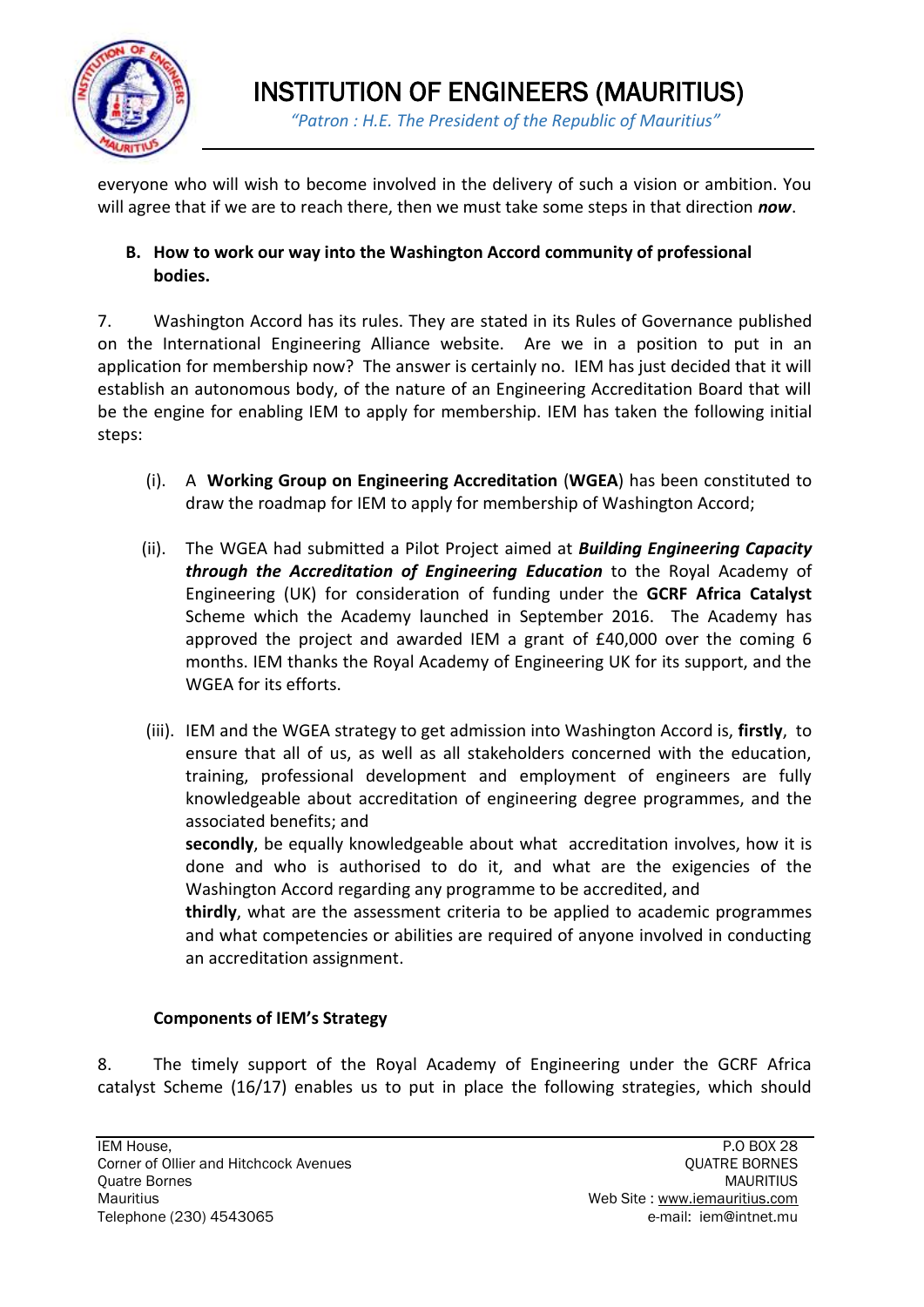

cumulatively ensure that, upon completion of the project, there shall be in Mauritius, and within IEM, a cohort of professionals with the knowledge, understanding and skills and abilities necessary to set up an institutional regime for engineering accreditation, and from there, build on that capacity such additional competence that we shall need and which will come from acquiring experience on accreditation assignments.

The following activities are planned:

**(i)** A **Seminar/Conference** intended for all stakeholders concerned with the education, training, professional development and employment of engineers, as well as several meetings with Focus Groups on accreditation, its implications and benefits**;** 

**Planned for the second week of February 2017; attendance will be by invitation.** 

- **(ii)** A series of work sessions on **Documentation Review** (the Manuals on Criteria and procedures, etc) relating to the Washington Accord and its Rules of Governance, including its standards. We propose to review the accreditation documents and manuals of selected organisations which are members of the Washington Accord to understand how they went about to ensure compliance with the Accord requirements. These Document Review sessions will be of interest to engineers and academics who would wish to be knowledgeable about or be involved with the implementation and operation of an engineering accreditation regime, that conforms to and complies fully with the Washington Accord exigencies. **It is planned to hold two evening sessions per week during the period 20 February 2017 and mid-April 2017, a total of around 14 sessions. The venue will be IEM House Quatre Bornes.**
- (iii) A series of training sessions (**Accreditation Evaluator Training**) intended to impart knowledge to a select group of engineers and engineering faculty staff, including the attendees at (ii) above, on the interpretation of the accreditation criteria that are applied to engineering degree programmes . **These training sessions will be conducted by one or more experts, deputed by IEM's UK Partner in this venture, during working hours on weekdays, tentatively between 10th and 24th April 2017.**
- (iv) A seri**es of work sessions (brain storming) with select group of stakeholders (especially engineers, PEIs and Faculty members as well as representatives of the Industry and employers) on the ri**ght Governance structure for an eventual engineering accreditation agency. We expect to achieve a consensus on an